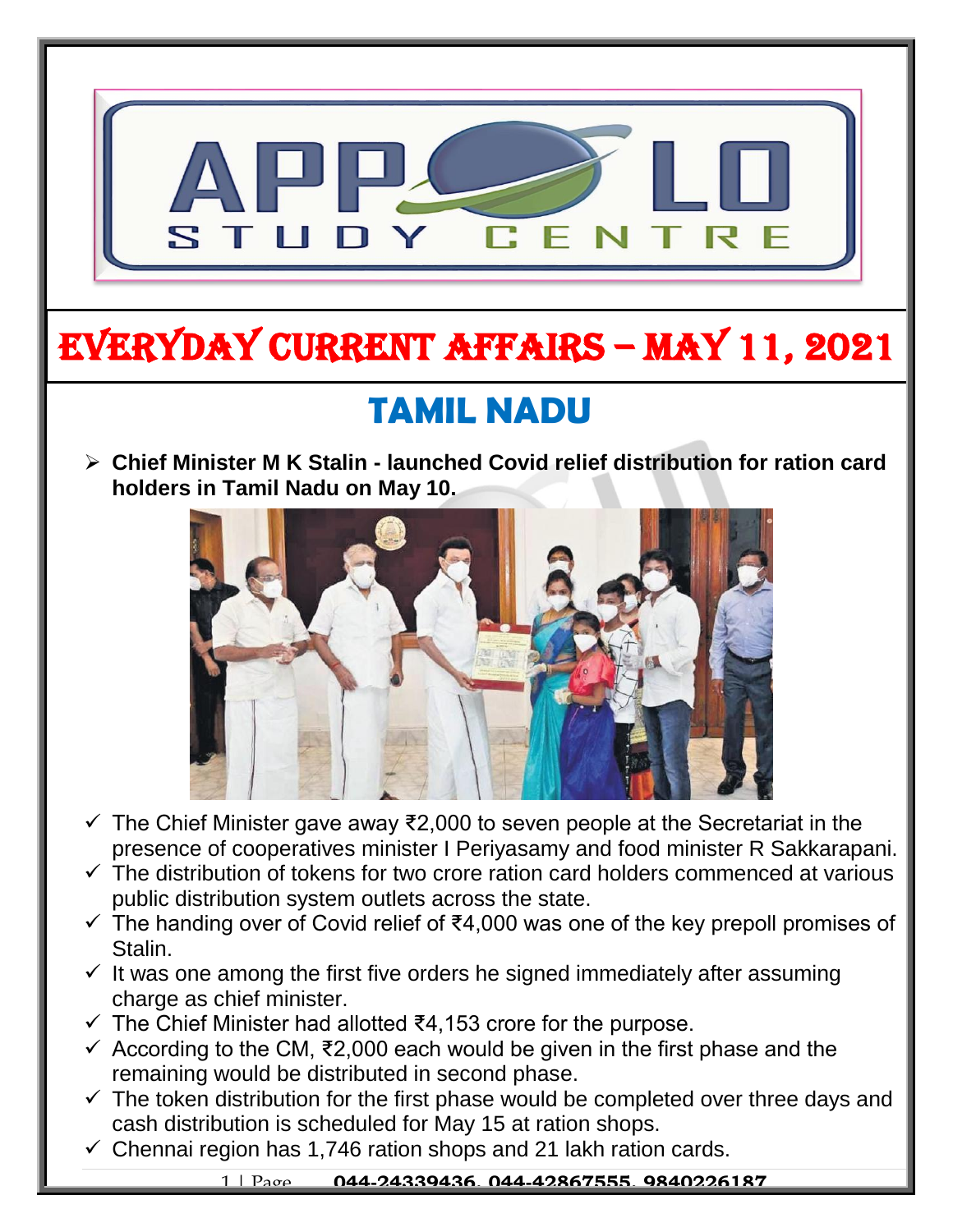### **STATES**

- **The Assam State Disaster Management Agency and the UNICEF - has jointly developed an Online Flood Reporting System.**
- $\checkmark$  With this, Assam becomes the first state to adopt digital reporting system during floods.
- $\checkmark$  The new system will report flood levels in Assam on a daily basis.
- $\checkmark$  It is driven by web-cum-mobile application technology.
- $\checkmark$  The new system will facilitate tracking of damages to crops, loss of livestock and will also help to provide financial assistance during restoration.
- $\checkmark$  Also, the system will provide immediate alert-based verification at defined levels.
- $\checkmark$  In Assam, it is mandatory to report about daily flood levels between May 15 and October 15 every year.
- $\checkmark$  Floods are very common in Assam because of river Brahmaputra.

### **INTERNATIONAL**

- **The World Health Organisation – had announced that Covid variant B.1.617, the double mutant coronavirus variant, is being classified as "Variant of Concern" at a global level**
- $\checkmark$  This is the fourth variant to be designated as "Variant of Global Concern".
- $\checkmark$  The other three were the UK variant or the Kent variant (B.1.1.7), Brazil variant (P.1) and the South Africa variant (B.1.351)
- $\checkmark$  Recently, the UK scientists declared the Covid-19 strains found in India, especially B.1.617 as "Variant of Concern", which have undergone changes in their spike protein
- $\checkmark$  Regarding the vaccination programmes, the WHO had also announced that the high and upper middle-income countries have received 83% of world vaccines.
- $\checkmark$  These countries represent 53% of world population.

## **CONFERENCES & SUMMITS**

- **India – took part in the 3rd Arctic Science Ministerial meeting (ASM) during 8-9 May, 2021**
- $\checkmark$  Union Minister of Science and Technology, Health and Family Welfare, and Earth Sciences, Dr Harsh Vardhan represented India at the meeting.
- $\checkmark$  The theme for this year is 'Knowledge for a Sustainable Arctic'.
- $\checkmark$  During the meeting, the minister shared India's vision and long-term plans for research, work, and cooperation in the Arctic region with the stakeholders
- $\checkmark$  He said that the country would deploy open ocean mooring in the Arctic for longterm monitoring of upper ocean variables and marine meteorological parameters.
- $\checkmark$  The launch of NISER (NASA-ISRO Synthetic Aperture Radar) satellite mission, in collaboration with the USA, is underway.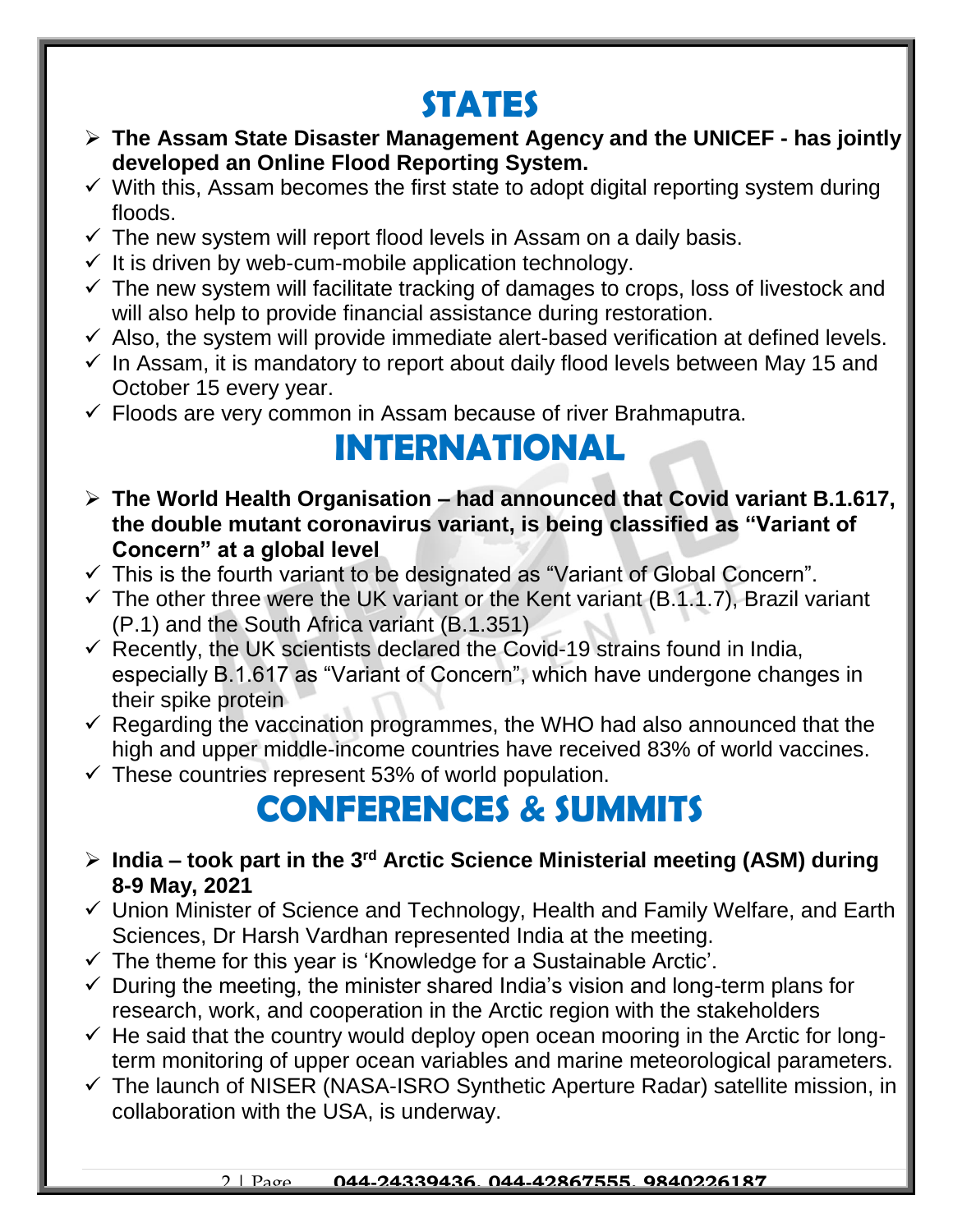$\checkmark$  NISER aims to conduct global measurements of the cause and consequences of land surface changes using advanced radar imaging.



- $\checkmark$  India's contributions to the Sustained Arctic Observational Network (SAON) would also continue.
- $\checkmark$  The first two meetings—ASM1 and ASM2—were held in the USA in 2016 and Germany in 2018, respectively.
- $\checkmark$  ASM3, jointly organised by Iceland and Japan, is the first Ministerial meeting being held in Asia.
- $\checkmark$  Since 2013, India enjoys 'Observer' status in the Arctic Council with twelve other countries - Japan, China, France, Germany, UK, Italy, Switzerland, Poland, Spain, Netherlands, Singapore, and South Korea
- $\checkmark$  The Arctic Council is a high-level intergovernmental forum to promote cooperation, coordination, and interaction towards sustainable development and environmental protection in the Arctic
- $\checkmark$  Since July 2008, India has a permanent research station in the Arctic called Himadari at NyAlesund, Svalbard Area in Norway.
- $\checkmark$  It has also deployed a multi-sensor moored observatory called IndARC in the Kongsfjorden fjord since July 2014.
- $\checkmark$  The research in the Arctic region from India is coordinated, conducted, and promoted by the National Centre for Polar and Ocean Research (NCPOR), Goa, under the Ministry of Earth Sciences

#### **PERSONALITIES**

- **The SpaceX Billionaire Elon Musk - recently announced that he has Asperger's Syndrome, in a TV show hosted by him**
- $\checkmark$  It is a kind of autism disorder where people have trouble in social relationships.
- $\checkmark$  The Asperger's Syndrome is named after the German doctor Hans Asperger who first described about the disorder in 1944.
- $\checkmark$  It severely inhibits the mental and social development of a person.
- $\checkmark$  It is inherited from parents and the affected person will have difficulty in making 'eye' contact with others.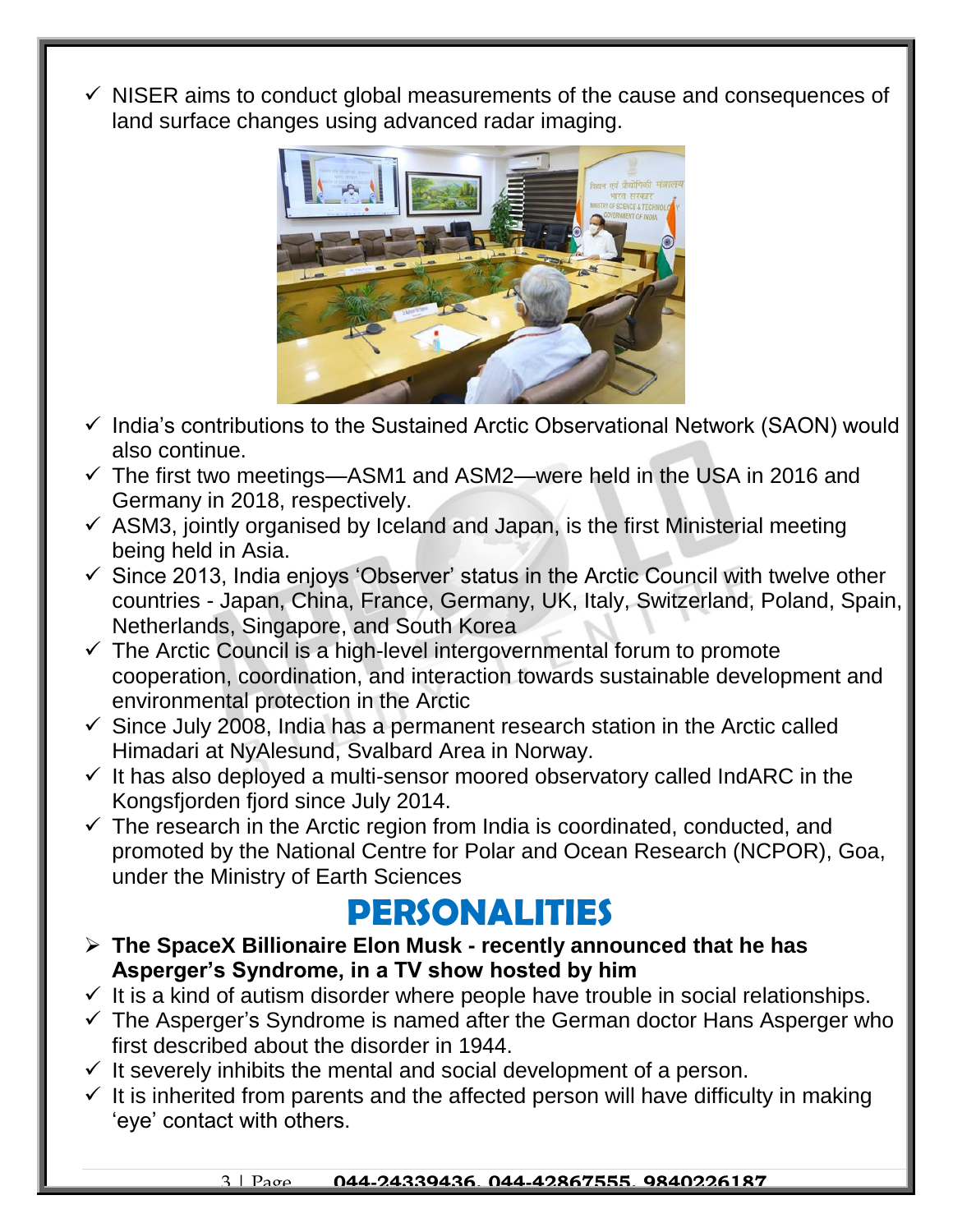

- $\checkmark$  But, the affected person will have normal or above normal intelligence.
- $\checkmark$  Asperger's syndrome, or AS, is one of a group of neurological disorders known as autism spectrum disorders
- $\checkmark$  The Asperger's syndrome remains in the International Classification of Diseases as of 2019.

# **SCIENCE, TECHNOLOGY & ENVIRONMENT**

- **American Pharma major, Eli Lilly - has signed voluntary licences to domestic manufacturers Cipla, Lupin and Sun Pharma to accelerate and expand the availability of its Covid drug, Baricitinib in India.**
- $\checkmark$  Lilly is also in discussions with other manufacturers for potential grant of additional voluntary licences.
- $\checkmark$  The domestic companies will manufacture and distribute the drug in India without paying any royalty to Eli Lilly.
- $\checkmark$  Recently, Eli Lilly received restricted emergency use for Baricitinib to be used in combination with Remdesivir for the treatment of Covid in hospitalised adults requiring supplemental oxygen and invasive mechanical ventilation.
- $\checkmark$  Recently, Natco Pharma filed a compulsory licence to manufacture Baricitinib on grounds of an unmet medical need due to lack of supply as well as affordability.
- $\checkmark$  According to its application, Eli Lilly's Olumiant is not manufactured in India, and that less than 9,000 tablets were imported in 2019 and 2020.
- $\checkmark$  The average price per tablet is very high, at around Rs 3,230.
- $\checkmark$  Baricitinib was discovered by Incyte and licensed to Eli Lilly.
- $\checkmark$  It is approved in India and other countries including the US as a treatment for moderate to severe rheumatoid arthritis.
- **SpaceX - is to launch DOGE-1, a satellite that is completely funded with crypto currency, to the moon in 2022 in Falcon 9 rocket**
- $\checkmark$  This was announced by its owner Elon Musk in a TV show he was hosting
- $\checkmark$  DOGE-1 mission will be the first ever commercial payload to be paid with the crypto currency, Dogecoin.

#### 4 | Page **044-24339436, 044-42867555, 9840226187**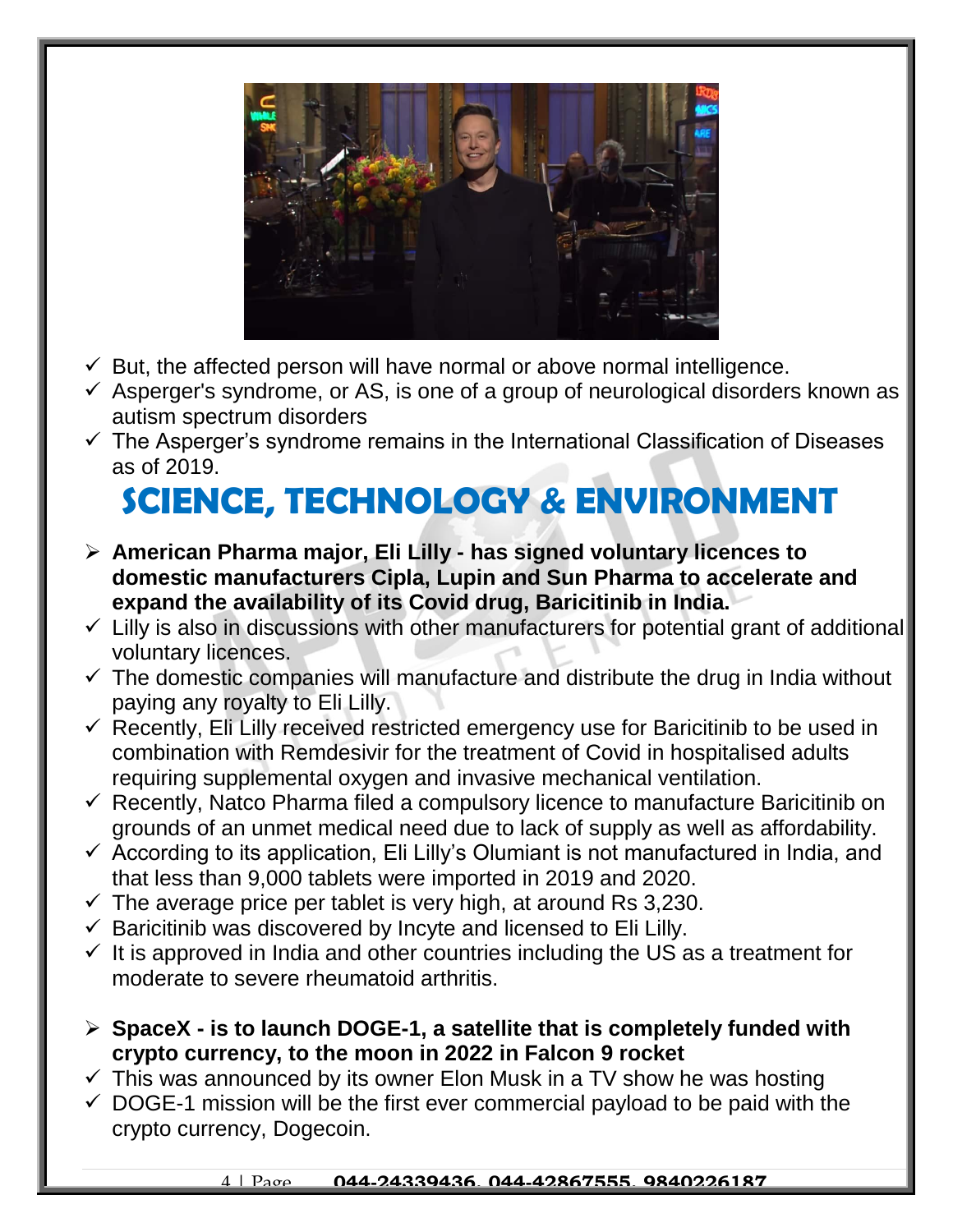- $\checkmark$  The satellite weighing 40 kilograms is a payload of Geometric Energy Corporation.
- $\checkmark$  The company is to obtain lunar spatial intelligence from cameras and sensors with integrated computational and communication systems.
- $\checkmark$  Dogecoin is the fourth largest digital currency in the world.
- $\checkmark$  It was released in 2013 by IBM engineers.
- **The NASA Spacecraft "Osiris-Rex" - has started a two year long journey from asteroid Bennu back to the earth.**
- $\checkmark$  The spacecraft reached asteroid Bennu in 2018 and started collecting rubbles, which are rough fragments of brick and stones.
- $\checkmark$  The mission was launched to study asteroid Bennu.
- $\checkmark$  In 2020, the scientists directed Osiris Rex to drop down and collect sixty kilo grams of regolith (top soil) from the asteroid
- $\checkmark$  They also found that the asteroid has lots of accessible water.
- $\checkmark$  Bennu is the most hazardous asteroids currently known to the earth.
- $\checkmark$  It has one in 2,700 chances of hitting the earth in the late 22<sup>nd</sup> century.
- $\checkmark$  The asteroid makes its closest approach to the earth once in six years.

#### **NATIONAL DAY**

**National Technology Day - May 11**



- $\checkmark$  The celebration of the day aims at highlighting the achievements of engineers and scientists in the field of technology and science.
- $\checkmark$  Theme 2021 Science and Technology for a Sustainable Future
- $\checkmark$  On May 11, 1998, India conducted three successful nuclear tests at the Indian Army's Pokhran Test Range in Rajasthan under Operation Shakti
- $\checkmark$  This was the second nuclear test conducted by India.
- $\checkmark$  The first one was called Smiling Buddha and was conducted in 1974.
- $\checkmark$  Two days later, the country conducted two more nuclear tests as a part of the same operation